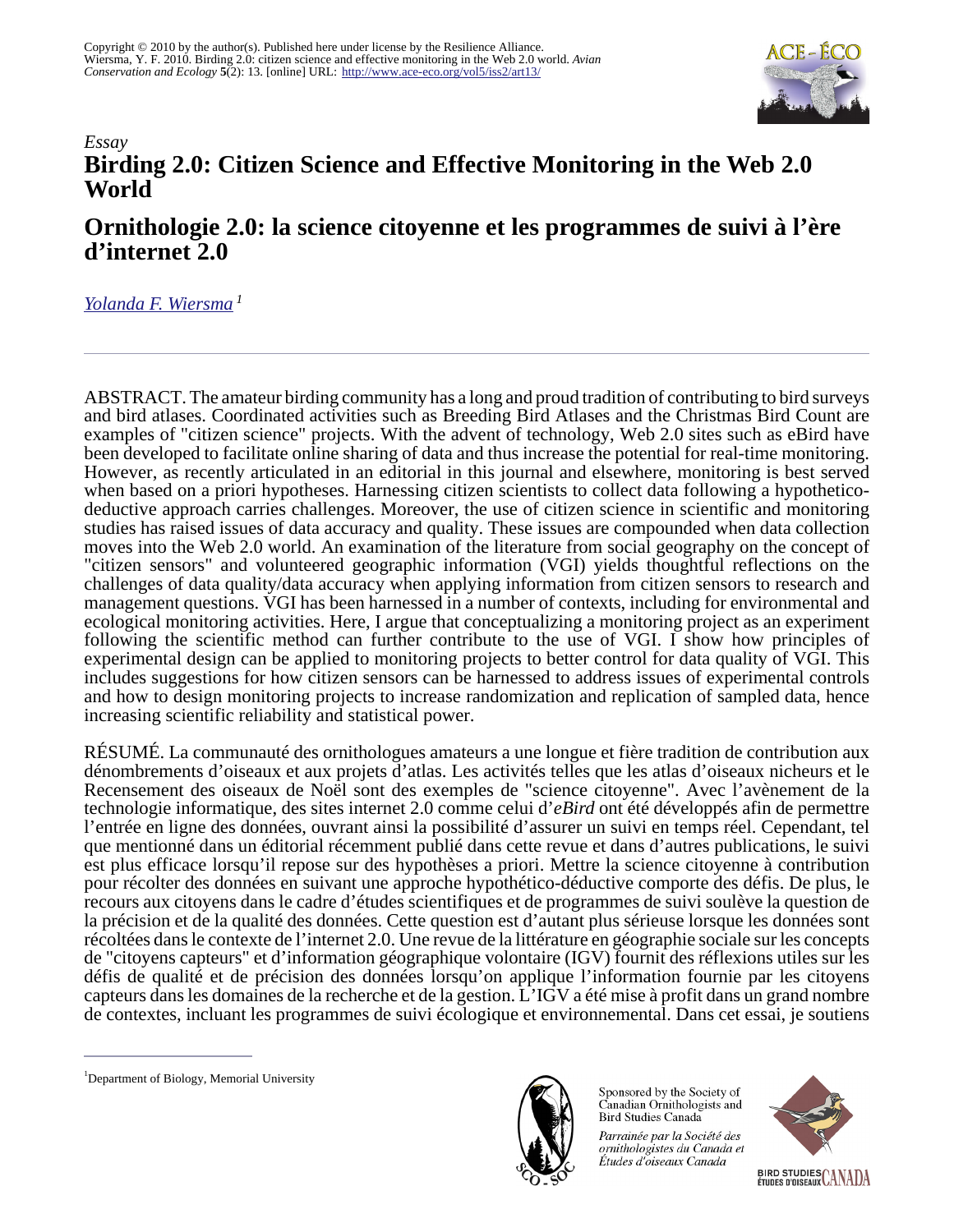que la conceptualisation d'un projet de suivi en tant qu'expérience scientifique peut contribuer davantage à l'utilisation des IGV. J'illustre de quelle façon les dispositifs expérimentaux peuvent être appliqués aux projets de suivi afin de mieux contrôler la qualité des données issues d'IGV. Ceci inclut des suggestions sur l'implication des citoyens capteurs afin de mettre en place des témoins expérimentaux et de développer des programmes de suivi afin d'accroître la randomisation et la réplication des données échantillonnées, ce qui augmente la fiabilité scientifique et la puissance statistique.

Key Words: *citizen science; citizen sensors; experimental design; monitoring; volunteered geographical information (VGI); Web 2.0*

#### **MONITORING, CITIZEN SCIENCE, AND VOLUNTEERED GEOGRAPHIC INFORMATION**

The use of volunteer "citizen scientists" as part of long-term monitoring projects is not a new concept in avian studies. In ornithology, the use of citizen science dates back more than a century, with projects like the Christmas Bird Count that have a long history of harnessing volunteers to collect data. The Cornell Lab of Ornithology is a leader in engaging citizen scientists in avian research and has developed a number of projects aimed to answer specific questions (see Bonney et al. 2010 for a summary). One of these projects, eBird, represents the latest trend of citizen science—harnessing the power of Web 2.0 Internet Technology (Sullivan et al. 2009). Web 2.0 refers to the new generation of Web applications that are defined by high interactivity of information. In the Web 2.0 world, the audience is made of active users who generate their own content for sharing with select groups or with the public at large via the World Wide Web. eBird is a Web 2.0 application that allows citizen scientists to share and manage their own sightings on a globally accessible database (Sullivan et al. 2009). Sullivan et al. refer to these amateur birdwatchers as "avian biological sensors" (2009:2290). This is a very similar concept to the term "citizen sensor." which was developed by the geographer Goodchild (2007a, b) to describe individuals who "sense" geographic information and who use this information to construct "elaborate mental understanding of the areas where [they] live and work" (Goodchild 2007a:25). Goodchild further suggested the term "volunteered geographic information" (VGI) to emphasize the spatial component of data common to many citizen science projects.

Goodchild (2007a, b) outlines how development of mobile devices, increased broadband access, and the emergence of Web 2.0 technologies further allow for VGI to be shared widely. Much of Goodchild's work focuses on situations in which VGI has been used to generate better maps or for creation of application-specific cartographic products (e.g., hiking trails, cycling routes). However, VGI and Web 2.0 technologies have also been incorporated into a range of environmental monitoring projects. Silvertown (2009) highlights how mobile devices have been developed to aid in monitoring wildlife in South Africa (CyberTracking); the tool is now used on five continents. Tulloch (2008) notes that VGI has been harnessed for activities such as monitoring the timing and location of vernal pools that serve as important amphibian habitat in New Jersey. Sullivan et al. (2009) provide examples of how data from eBird (another example of VGI) have been used to visualize seasonal distribution changes, in monitoring range change, and to provide data for conservation prioritization and decision support tools. eBird data have also been used to develop spatiotemporal explanatory models to better understand changes in species distribution (Fink et al. 2010).

Unlike other citizen science projects coordinated by the Cornell Lab (Bonney et al. 2010: Table 1), the eBird site is not explicitly driven by a specific hypothesis. Thus, eBird may not fit the criteria for monitoring as outlined in a recent editorial in this journal (Nudds and Villard 2009), which stated that the purpose of monitoring should be to test a priori hypotheses and not simply to generate a series of observations that can be used to generate post hoc hypotheses. Others have concurred that monitoring should be hypothesis driven and that monitoring should be viewed as a systematic program that is set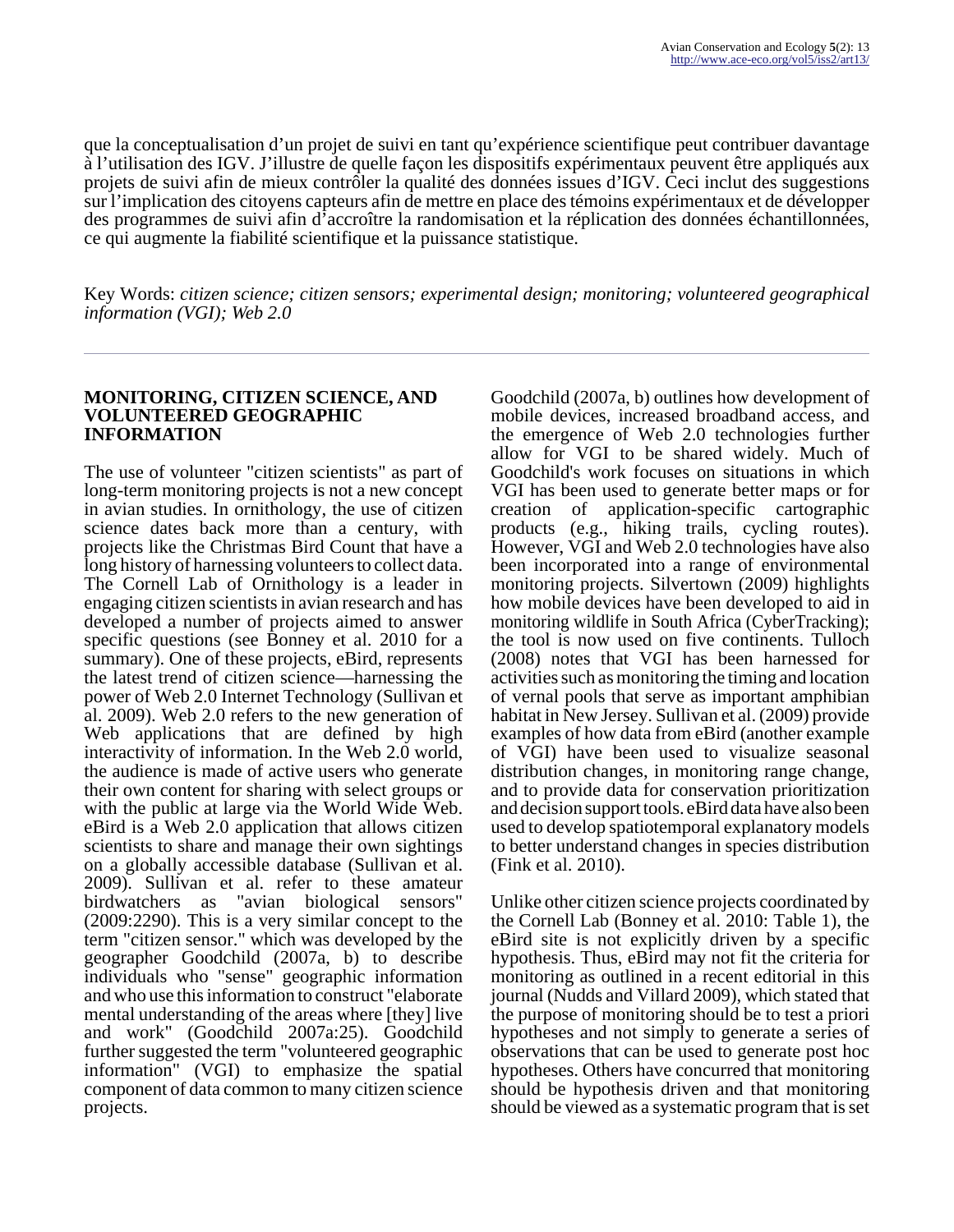up to assist in the evaluation of the effects of a given human activity or set of activities on the environment or on a particular ecosystem (Wiersma 2005; Nichols and Williams 2006; Francis et al. 2009). Monitoring should not be viewed as an activity in isolation or as simply inventory work, but rather as a key part of an adaptive management process (Nudds 1999; Wiersma and Campbell 2002; Nichols and Williams 2006; Francis et al. 2009; Nudds and Villard 2009). However, Wintle et al. (2010) have argued that monitoring that is not driven by a specific hypothesis or research question may have value as well. Wintle et al. (2010) differentiate between "targeted" and "surveillance" monitoring, the former fitting the criteria outlined by Nudds and Villard (2009), the latter lacking any a priori hypothesis and focused more on inventory work. Wintle et al. (2010) argue that surveillance monitoring may have value in detecting (Rumsfeldian) "unknown unknowns" and may assist in the generation of new, and as yet unanticipated, hypotheses. Nichols and Williams (2006) argue that, although surveillance monitoring can be used to generate hypotheses, it only allows for weak inference of trends and causal mechanisms and is usually less cost-effective than targeted monitoring that is focused on a particular set of conservation hypotheses. This may be true in many cases of surveillance monitoring, although in Web 2.0 environment, where data are supplied by volunteer citizen scientists, cost efficiency may be less of an issue. Dickenson et al. (2010) suggest that the Cornell Lab's Project Feeder Watch contributes \$3 million/year worth of observer effort, and Sullivan et al. (2009) noted that the cost per datum on eBird in 2008 was only 3 cents.

The debate between the perceived merits of surveillance vs. targeted monitoring continues to exist with respect to conservation projects (see Haughland et al. 2010; Lindenmayer and Likens 2010). The recent widespread availability of large data sets, the ability of citizen scientists to quickly contribute to data collection (e.g., by using mobile devices), and the relatively low cost of computers to manage and handle large amounts of data have led some to suggest that "data-intensive" science may represent a new paradigm in scientific research (Frankel and Reid 2008; Kelling et al. 2009; Dickenson et al. 2010). Despite the fact that many who advocate a hypothetico-deductive approach to ecological monitoring may view surveillance monitoring and data mining approaches as an

anathema, these activities are not going to disappear and are likely to increase. In the Web 2.0 world, surveillance monitoring programs are relatively easy and inexpensive to set up and have the potential to generate large quantities of VGI (and may additionally provide highly tangible benefits in the form of public education and awareness). For example, eBird (which largely fits at the surveillance end of Wintle et al.'s [2010] targetedsurveillance monitoring spectrum) has already generated more than 21 million records from more than half a million users, and these data have contributed to conservation and management (Sullivan et al. 2009). Dickenson et al. (2010) summarize a number of contributions that largescale citizen science projects have made to ecological questions. Formal comparisons between the utility of surveillance data (eBird) and data that have been collected following more prescribed approaches (Breeding Bird Surveys) suggest that, for many species, surveillance data provide similar information as targeted data (Munson et al. 2010). Thus, surveillance monitoring does not appear to be without value, and its relative cost-effectiveness is generally low, particularly for projects that encompass broad spatial extent and capture large amounts of data (Dickenson et al. 2010). However, the scientific validity of surveillance monitoring in terms of the ability to explicitly test hypotheses and infer causal mechanisms when compared with targeted monitoring is still open to question and debate.

Much of the discussion about VGI and citizen sensors is centered within the intellectual domains of social science and social geography (e.g., Elwood 2008a,b; Flanagin and Metzger 2008; Tulloch 2008; see also UCSB workshop on Volunteered Geographic Information: [http://www.ncgia.ucsb.edu/](http://www.ncgia.ucsb.edu/projects/vgi/) [projects/vgi/](http://www.ncgia.ucsb.edu/projects/vgi/) and recent special issues on the topic of VGI [Elwood 2008a; Feick and Roche 2010]). Because VGI is dealing with large numbers of individuals embedded in society who are interacting via technology, it may be useful to consider these questions within a social science framework. In this essay, I highlight some of the recent literature on VGI from the perspective of social geographers and identify ways in which conservation scientists and ecologists might harness these insights to maximize the value of citizen science data in the Web 2.0 world. I also offer suggestions for ways to harness VGI to enhance scientific reliability.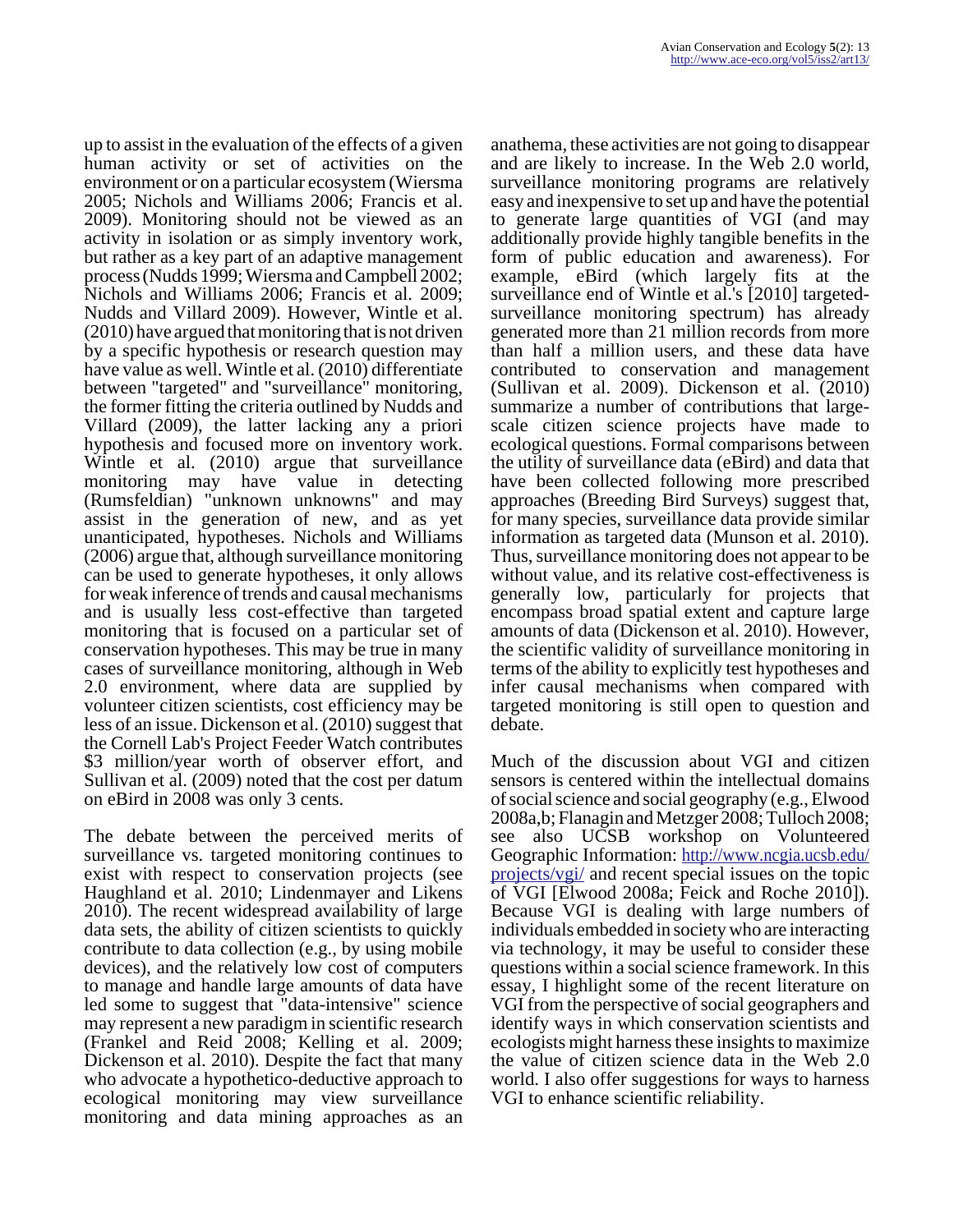#### **AN OVERVIEW OF VOLUNTEERED GEOGRAPHIC INFORMATION**

VGI has several advantages over data collected by professional scientists. These include a relatively low cost to implement, a potentially large set of samples gathered, the potential to have data collected from across a wider geographic area than a single scientist can cover, and also a potentially fine resolution of data because most citizen sensors will submit observations from areas close to home and/or areas that they know very well. The fact that data from many citizen sensors accumulated via Web 2.0 technology can result in a large number of observations over a large spatial extent has already been demonstrated with eBird. However, there are disadvantages with VGI. One disadvantage is potential bias due to issues of the "digital divide." The concept of the digital divide is well studied in sociology and points out that there are differences in levels of technological literacy (e.g., Charkraborty and Bosman 2005) and in access to broadband in remote and rural areas (e.g., Chinn and Fairlie 2007) that result in differential levels of public participation based on factors such as income, education, and place of residence. A further challenge of VGI is that there is little top-down control of data gathering and thus a greater potential for errors and user biases to creep in, unless explicit protocols are developed for data collection along with post hoc data filtering.

Recently, Gouveia and Fonesca (2008) developed a framework to illustrate how VGI can be harnessed with information and communication technologies (including Web 2.0) to enhance monitoring activities. They cite the essential elements of a monitoring network as including the following: 1) motivated citizens, 2) sensing "devices" (whether instruments or human observers) that can detect and register environmental variables, and 3) back-end information structure to support these activities. Motivated citizens (item 1) are important, but knowing who are the individuals contributing the data is also important. Coleman et al. (2009, 2010) provide a taxonomy of the different types of contributors of VGI and their motivations (Table 1). An understanding of where individuals fit within this taxonomy may be helpful in addressing data quality issues. Although Gouvei and Fonesca (2008) outline critical components of a monitoring framework that are essential to generate VGI for monitoring, the data generated will not be of much use if the accuracy and quality are limited (or

unknown). Bishr and Mantelas (2008) propose a trust and reputation model for evaluating and filtering VGI based on agreement between observations as well as spatial and social proximity between observers and the objects under observation. The automated data filtering used by eBird is an example of such a trust and reputation model. Data submitted to eBird are automatically assessed through a comparison of each new data entry with existing ones to filter out improbable sightings based on proximity to previous sightings. Data quality is a key consideration of end-users (i. e., scientists and managers) who wish to integrate large data sets and use them in decision making, and geographers are developing a range of methods to evaluate VGI (e.g., Bishr and Mantelas 2008; Coleman et al. 2009).

Flanagin and Metzger (2008) question the credibility of VGI and cite research that has been carried out to enhance our understanding of data quality (or perceptions thereof) when dealing with VGI. These include information about who is volunteering the information, the amount of activity an individual has on a particular website, or the number of corroborating views from other citizen sensors. Tulloch (2008) discusses issues of identifying the "public" that is contributing the information and what constitutes their participation. DeLongueville et al. (2010) propose three strategies to increase the credibility of VGI, including standardized data creation methods, volunteeredbased quality control (see also Bishr and Mantelas 2008), and data aggregation and cross-validation. However, these methods for enhancing credibility of VGI with respect to real-world scientific problems have only been implemented in a handful of cases on Web 2.0 surveillance monitoring websites (see detail on eBird in Sullivan et al. 2009, and natural hazards example in DeLongueville et al. 2010).

These insights from social geographers are valuable for anyone considering implementing or using surveillance monitoring data, particularly data generated via Web 2.0 applications. In addition to these considerations from social geography, I contend that some consideration of data quality issues from the perspective of experimental science will assist in enhancing the quality of VGI. Thus, I propose that the use of VGI for monitoring also be considered within a scientific experimental framework. In the final section of this essay, I provide an overview of the parallels between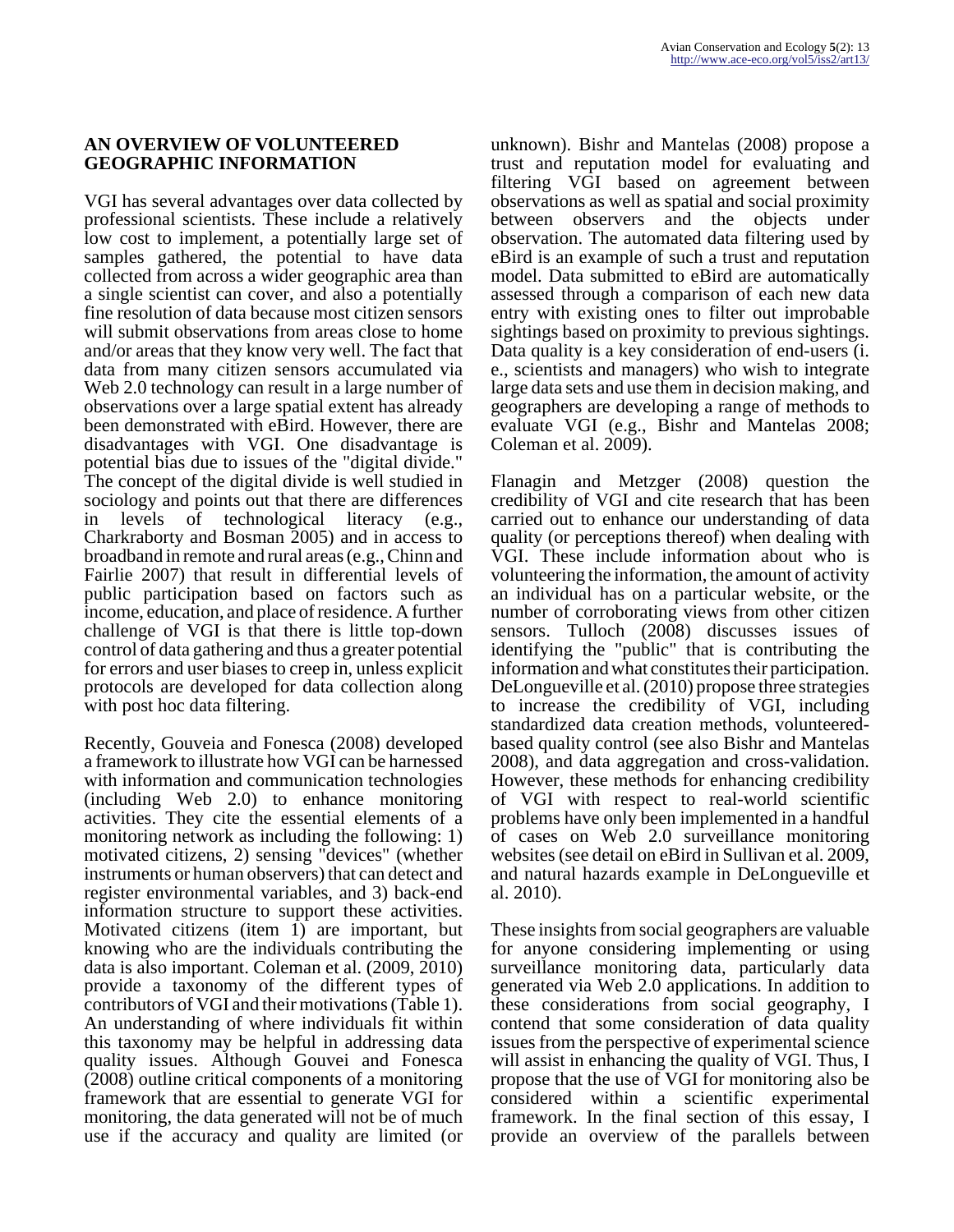| Category            | Characteristics                                                                                                                                                                                                                                                                                                                            |
|---------------------|--------------------------------------------------------------------------------------------------------------------------------------------------------------------------------------------------------------------------------------------------------------------------------------------------------------------------------------------|
| Neophyte            | Someone with no formal background in a subject but possessing the interest, time, and<br>willingness to offer an opinion on that subject                                                                                                                                                                                                   |
| Interested amateur  | Someone who has "discovered" interest in a subject, begun reading the background literature,<br>consulted with other colleagues and experts about specific issues, is experimenting with its<br>application, and is gaining experience in appreciating the subject                                                                         |
| Expert amateur      | Someone who may know a great deal about a subject, practices it passionately on occasion, but<br>still does not rely on it for a living                                                                                                                                                                                                    |
| Expert professional | Someone who has studied and practices a subject, relies on that knowledge for a living, and<br>may be sued if his/her products, opinions, and/or recommendations are proven inadequate,<br>incorrect, or libelous                                                                                                                          |
| Expert authority    | Someone who has widely studied and long practiced a subject to the point that he/she is<br>recognized to possess an established record of providing high-quality products and services<br>and/or well-informed opinions, and stands to lose that reputation and perhaps his/her livelihood<br>if that credibility is lost even temporarily |

## **Table 1.** A taxonomy of citizen sensors (taken from Coleman et al. 2009, 2010).

monitoring and scientific experimentation, identify the key criteria for robust experimental design, and outline a framework for addressing these criteria with VGI.

#### **MONITORING AND THE SCIENTIFIC METHOD**

Francis et al. (2009) outline some key questions for avian monitoring, including questions about geographic scope/scale, sample size, survey protocols, and sampling design. As highlighted above, it is often not difficult (although there are exceptions) for VGI to generate large sample sizes and cover a wide geographic scope. Survey protocols can be developed and shared online, but how well citizen scientists follow these will often be uncertain. However, we should not discount that citizen scientists have some levels of scientific literacy. For example, Trumbell et al. (2000) document citizen scientists thinking quite carefully about elements of experimental design in a backyard feeder study. Most problematic for VGI and surveillance monitoring are issues of sampling design, specifically the issues of control, replication, and randomization. Lindenmayer and Likens (2009) emphasize the importance of solid experimental design at the outset of any monitoring

project, but they emphasize that good design comes from good questions, an attribute surveillance monitoring usually lacks. Elements of experimental design are much easier to implement in a monitoring program (e.g., the Christmas Bird Count, Breeding Bird Surveys) in which there is a good deal of topdown control over the activities of citizen scientists (although Lindenmayer and Likens [2009] point out that, even with more targeted programs, experimental design is still often missing). When anonymous members of the public are generating VGI via Web 2.0, there is even less control over sampling design.

A recent evaluation (Munson et al. 2010) showed that, despite differences in survey method and coverage, broad-level conclusions about distribution and population trends for a subset of birds were not significantly different when evaluated using surveillance data from eBird vs. data from Breeding Bird Surveys. However, eBird is generally considered the "gold standard" for data quality control in a Web 2.0 surveillance monitoring project, and such congruence may not always be the case. Many Web 2.0 citizen science projects do not appear to include a rigorous protocol for data filtering. If we accept that surveillance monitoring and VGI will increase, and concede that smallerscale projects may not have the resources of the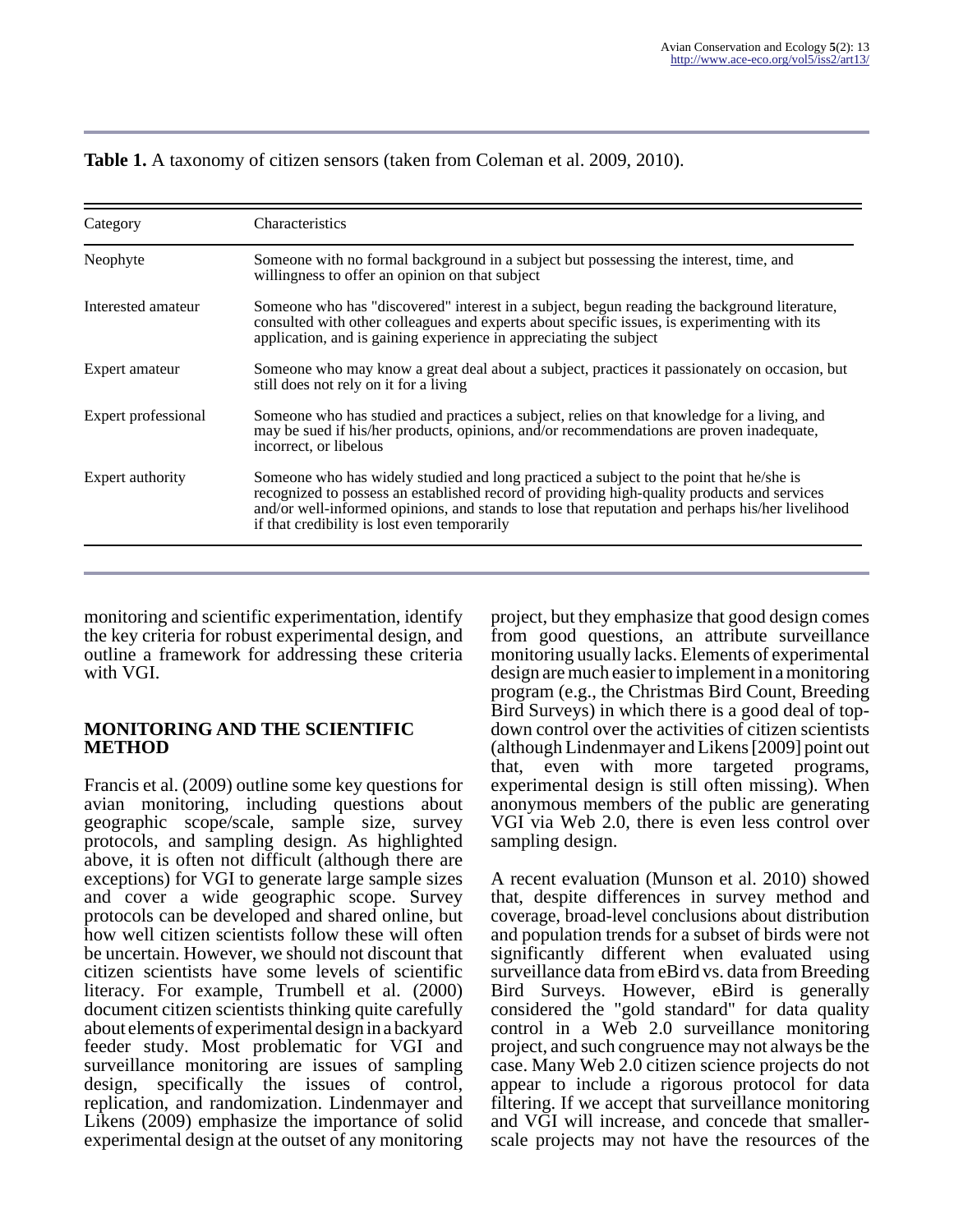Cornell Lab available when implementing a Web 2.0 project, we need to consider how to better design monitoring and collection of VGI to meet the requirements of good sampling design (Francis et al. 2009) if we are to make effective use of these data sets.

## **Experimental control**

The concept of an experimental control goes somewhat against the spirit of VGI, which emphasizes independence, democratization, and individuality (Goodchild 2007b). Proponents of VGI emphasize that its strength lies in individuals providing information on locations that are personally important (Tulloch 2008) and feel that it is not desirable to control from which points in geographic space volunteers contribute information. From an experimental perspective then, it can be difficult to set up observations in "treatment" and "control" areas because there may be little top-down control of how the data are gathered (however, see Seeger [2008] for a description of "facilitated VGI," which might fall more toward the "targeted" end of the targeted-surveillance monitoring spectrum). Grira et al. (2010) suggest implementing an a priori approach to addressing issues of spatial data usability. In the absence of this, data analysis may require the use of a post hoc analysis of all the VGI to assign certain points as the "control" based on their location relative to the environmental effect that the analyst is interested in. For example, De Longueville et al. (2010) have created a fairly prescribed set of steps to enhance the credibility of VGI and make it more useful to scientific and technical investigators.

## **Replication**

One of the biggest advantages of VGI is the potential for a large number of observations to be generated, so there may be sufficient replication to detect significant trends. Despite the potential for high replication of observations with VGI, there are some issues of concern. High numbers of observations are more likely for charismatic and easy-to-detect species and phenomena and less likely for hard-todetect species (those that are shy, present in low numbers, or only active at night) or species that do not capture public interest. In addition, because observations are submitted via the Internet, there is the potential for some replicates to be illegitimate

(e.g., because they are fictional [saboteurs]); however, these are likely to be small in number and smaller than real, but unintentional, errors. There are a number of techniques available to filter data and impose quality control standards, and eBird makes effective use of automatic filtering processes. In addition to the automatic filtering, a network of over 500 individuals act as regional editors and screen records caught by the automatic filters. This is an example of "crowdsourcing" (a term that describes the use of large numbers of individuals connected via social-networking or other Web 2.0 applications to carry out data validation; see Raykar et al. 2010 for an overview). Dickenson et al. (2010) provide a range of strategies for dealing with observer error and biases in data. These include providing comprehensive training, asking for<br>information on survey effort, standardized on survey effort, standardized protocols, and filtering out data based on participants' levels of activity or years of experience. Collection of biographical/demographic information from citizen sensors (home address, level of expertise) can be quite critical to help filter out those samples that are not in the area of interest and can also be used to verify sightings.

The large data sets generated by VGI require consideration about how to handle, display, and manipulate large amounts of data (Dickenson et al. 2010). Novel techniques are emerging, mainly from the field of computer science (Frankel and Reid 2008; Howe et al. 2008; Lynch 2008). Such techniques will be useful to maximize the scientific utility of large, citizen science-generated data sets. Although not discounting the value of targeted, hypothesis-driven research, Kelling et al. (2009) propose a new analysis paradigm that can be applied to large surveillance monitoring data sets in which occurrence patterns emerge through techniques tailored to the discovery of complex patterns in high-dimensional data.

## **Randomization**

The assumption that citizen scientists may be diverse enough to represent a random sample of the population may not be valid. The incorporation of Web 2.0 technology to upload sightings may introduce some biases that project managers should be aware of. There is a possibility that citizen sensors may be biased to younger people who are more computer-savvy. There may be a certain level of scientific literacy required to contribute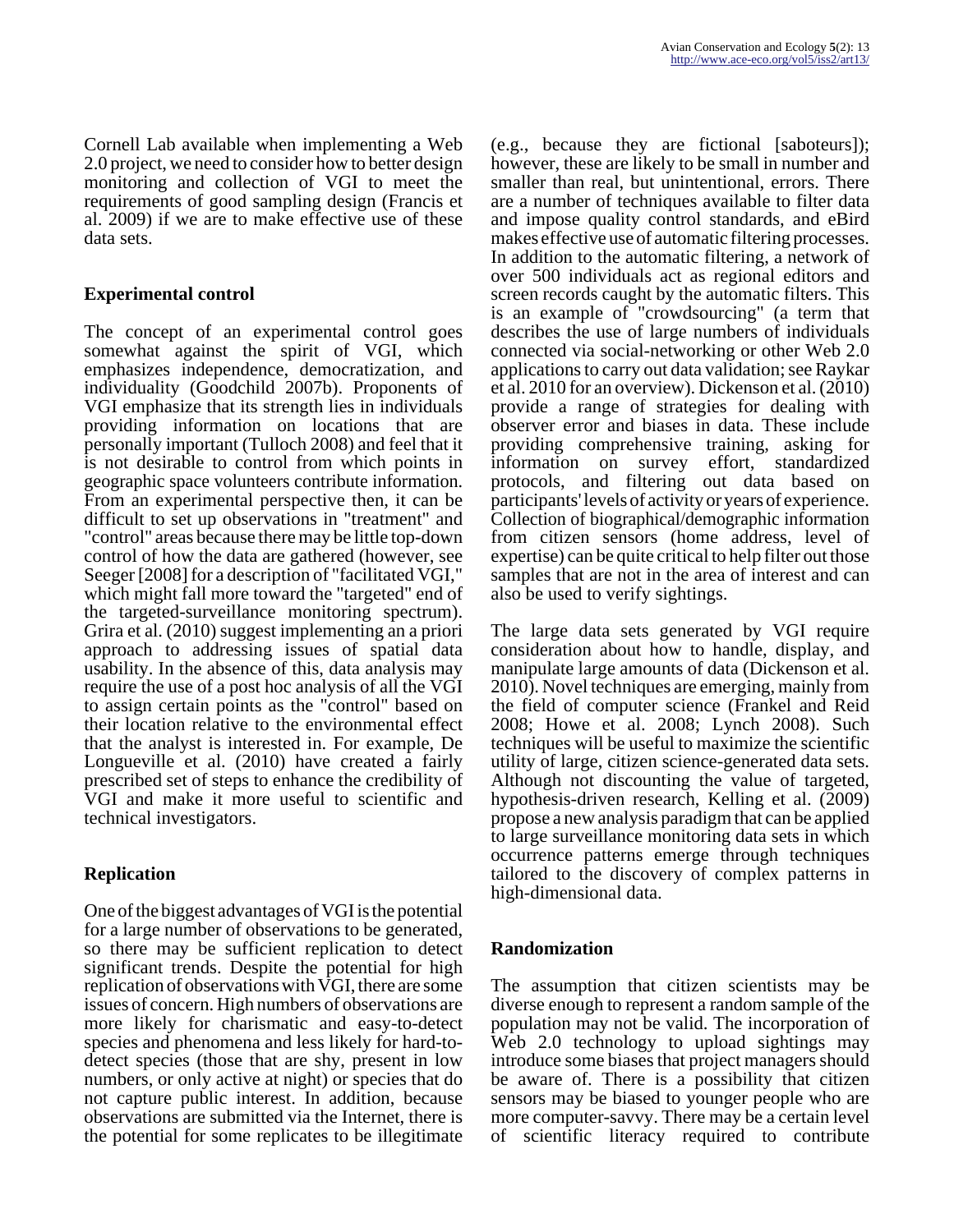information (e.g., knowledge of species taxonomy). As well, citizen sensors in remote areas with limited or no Internet access will be unlikely to participate. Those who lack the financial means to acquire the tools (digital cameras, GPS-enabled devices) or who lack the time to participate will not be able to contribute. Observations are likely be biased to urban and settled areas and not be randomly distributed in space. The well-known "Power Law" (Wilkinson 2008; Stuckman and Purtilo 2009), which has shown that a few very keen individuals contribute the bulk of the observations with any kind of Open Source platform (e.g., Open Street Map, Wikipedia), will also contribute to nonrandomness of VGI data. There are further biases in terms of how citizen scientists are made aware of the opportunity to contribute VGI. If promotion of a Web-based interface is only via certain media or within certain geographic areas (e.g., cities but not rural areas) then potential contributors risk being excluded.

Problems of nonrandom VGI can be addressed fairly easily with post hoc data filtering and statistical tools if individual data points can be linked to individual citizen scientists. Thus, a Web interface that allows each user to set up a personal user account is a valuable strategy. This will allow for the project managers to track which users are generating the most information and can be used to remove potential biases from the data. Account IDs can be fictitious names to preserve anonymity but still allow linking of individuals to their VGI (assuming one individual is not setting up multiple user accounts). The more that is known about the identity of the observers, the more filtering of data can be done based on where the observer lies on the spectrum of contributors (Coleman et al. 2009, 2010). This information can be collected through a voluntary form that asks for simple biographical/ demographic information. More creative options are to ingrate monitoring/data collection with mobile gaming that moves users randomly through a landscape or that prompts them to visit randomly assigned sites. See Tulloch (2008) for an example of a gaming application to generate VGI. Both of these suggestions might be viewed as a form of facilitated VGI (sensu Seeger 2008).

#### **CONCLUSIONS**

There is a large and growing literature on the use of VGI in environmental and ecological monitoring. Despite the fact that many of these monitoring projects are not based on a priori hypotheses, Wintle et al. (2010) contend that such extensive databases ("surveillance monitoring") may have as yet unanticipated benefits and thus should not always be discounted. VGI can have advantages in terms of generating fine-grained data over large spatial extents and potentially over long time periods. Dickenson et al. (2010) suggest that such projects can complement hypothesis-driven research. Thus, it would be beneficial to design surveillance monitoring/citizen science projects to maximize their use. Social science research that investigates the behavior of individuals on Web 2.0 sites, identifies which "publics" are involved in VGI, and quantifies the nature of their participation (e.g., Sieber 2006; Tulloch 2008) can play an important role in refining the use of VGI in monitoring. Careful consideration of how to manage and effectively use (including understanding the limits of) the potentially large data sets generated via VGI will be of importance. VGI and surveillance monitoring programs that are carefully designed can minimize (or at least anticipate) the challenges requiring scientific control and sufficient randomization and replication of data collection and thus enhance the scientific credibility of the monitoring endeavor. Such programs have a higher likelihood of contributing positively to management and policy decisions.

*Responses to this article can be read online at: <http://www.ace-eco.org/vol5/iss2/art13/responses/>*

#### **Acknowledgments:**

*This essay is based on discussions with my colleagues on Project P-IV 41, "The Participatory Geoweb and Environmental Change," which is funded by GEOIDE (GEOmatics for Information Decisions), a Canadian National Centre of Excellence. Thanks to R. Sieber, R. Lukyanenko, B. Klinkenberg, C. Rinner, and two anonymous reviewers for critical feedback on an earlier draft of this manuscript.*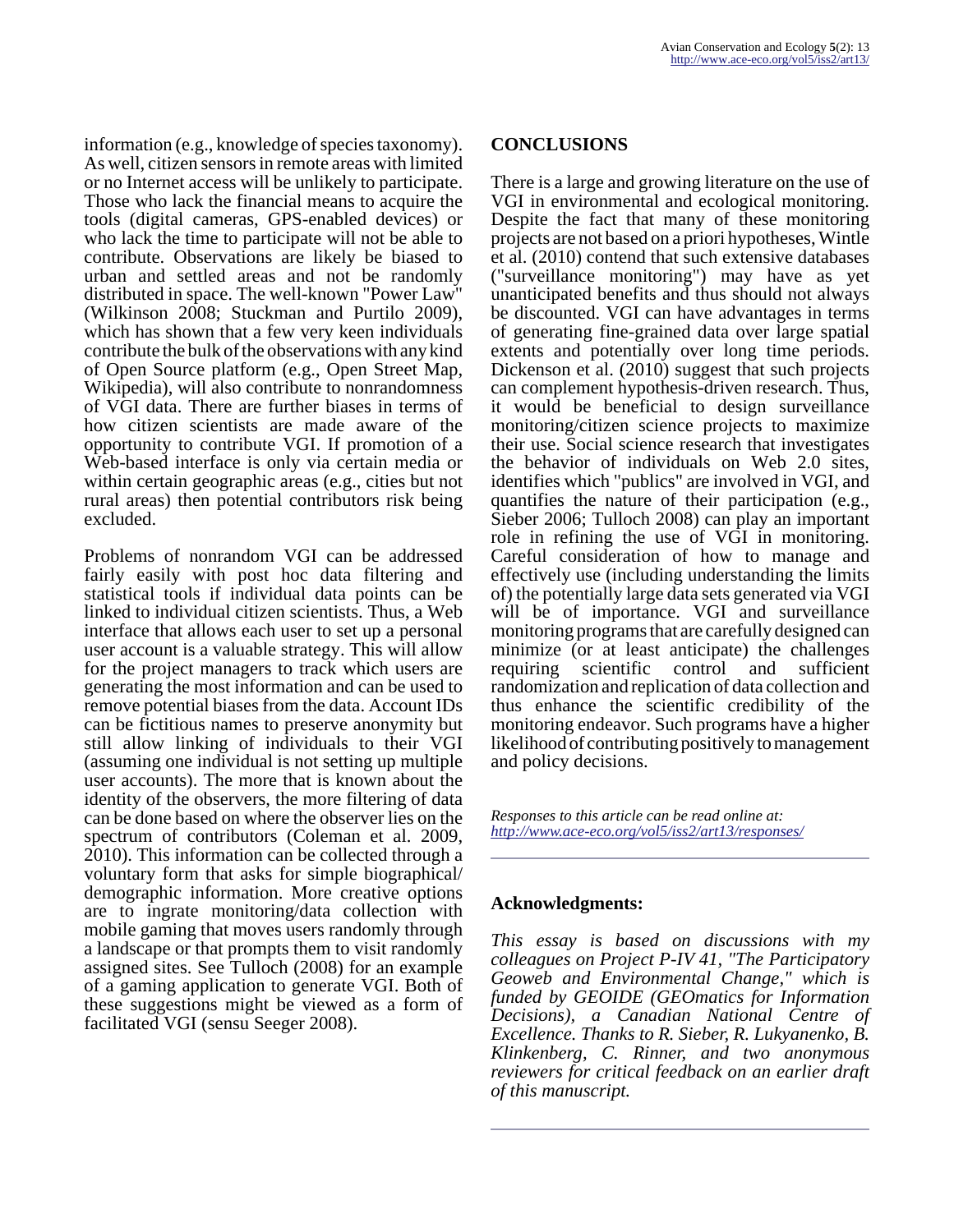### **LITERATURE CITED**

**Bishr, M., and L. Mantelas.** 2008. A trust and reputation model for filtering and classifying knowledge about urban growth. *GeoJournal* **72**:229-237.

**Bonney, R., C. B. Cooper, J. Dickinson, S. Kelling, T. Phillips, K. V. Rosenberg, and J. Shirk.** 2010. Citizen science: a developing tool for expanding science knowledge and scientific literacy. *BioScience* **59**:977-984.

**Charkraborty, J., and M. M. Bosman.** 2005. Measuring the digital divide in the United States: Race, income, and personal computer ownership. *Professional Geographer* **57**:395-410.

**Chinn, M. D., and R. W. Fairlie.** 2007. The determinants of the global digital divide: a crosscountry analysis of computer and internet penetratin. *Oxford Economic Papers* **59**:16-44.

**Coleman, D., Y. Georgiandou, and J. Labont.** 2009. Volunteered geographic information: the nature and motivation of produsers. *International Journal of Spatial Data Infrastructures Research* **4**:332-358.

**Coleman, D., B. Sabone, and N. J. Nkhwanana.** 2010. Volunteering geographic information to authoritative databases: linking contributor motivations to program characteristics. *Geomatica* **64**:27-39.

**DeLongueville, B., G. Luraschi, P. Smits, S. Peedell, and T. De Groeve.** 2010. Citizens as sensors for natural hazards: a VGI integration workflow. *Geomatica* **64**:41-59.

**Dickenson, J. L., B. Zuckerberg, and D. N. Bonter.** 2010. Citizen science as an ecological research tool: challenges and benefits. *Annual Review of Ecology, Evolution, and Systematics* **41**:149-172.

**Elwood, S.** 2008a. Volunteered geographic information: key questions, concepts and methods to guide emerging research and practice. *GeoJournal* **72**:133-135.

**Elwood, S.** 2008b. Volunteered geographic information: future research directions motivated by critical, participatory and feminist GIS. *GeoJournal* **72**:173-183.

**Feick, R., and S. Roche.** 2010. Introduction – special issue on volunteered geographic information (VGI). *Geomatica* **64**:7-9.

**Fink, D., W. M. Hochachka, B. Zuckerberg, D. W. Winkler, B. Shaby, M. A. Munson, G. Hooker, M. Riedewald, D. Sheldon, and S. Kelling.** 2010. Spatiotemporal explanatory models for broad-scale survey data. *Ecological Applications* **20**:2131-2147.

**Flanagin, A. J., and M. J. Metzger.** 2008. The credibility of volunteered geographic information. *GeoJournal* **72**:137-148.

**Francis, C. M., P. J. Blancher, and R. D. Phoenix.** 2009. Bird monitoring programs in Ontario: what have we got and what do we need? *The Forestry Chronicle* **85**:202-217.

**Frankel, F., and R. Reid.** 2008. Distilling meaning from data. *Nature* **455**:30.

**Goodchild, M.** 2007a. Citizens as voluntary sensors: spatial data infrastructure in the world of Web 2.0. *International Journal of Spatial Data Infrastructure Research* **2**:24-32.

**Goodchild, M. F.** 2007b. Citizens as sensors: the world of volunteered geography. *GeoJournal* **69**:211-221.

**Gouveia, C., and A. Fonesca.** 2008. New approaches to environmental monitoring: the use of ICT to explore volunteered geographic information. *GeoJournal* **72**:185-197.

**Grira, J., Y. Bédard, and S. Roche.** 2010. Spatial data uncertainty in the VGI world: going from consumer to producer. *Geomatica* **64**:61-71.

**Haughland, D. L., J.-M. Hero, J. Schieck, J. G. Castley, S. Boutin, P. Sólymos, B. E. Lawson, G. Holloway, and W. E. Magnusson.** 2010. Planning forwards: biodiversity research and monitoring systems for better management. *Trends in Ecology and Evolution* **25**:199-200.

**Howe, D., M. Costanzo, P. Fey, T. Gojobori, L. Hannick, W. Hide, D. P. Hill, R. Kania, M. Schaeffer, S. St Pierra, S. Twigger, O. White, and S. Y. Rhee.** 2008. The future of biocuration. *Nature* **455**:47-50